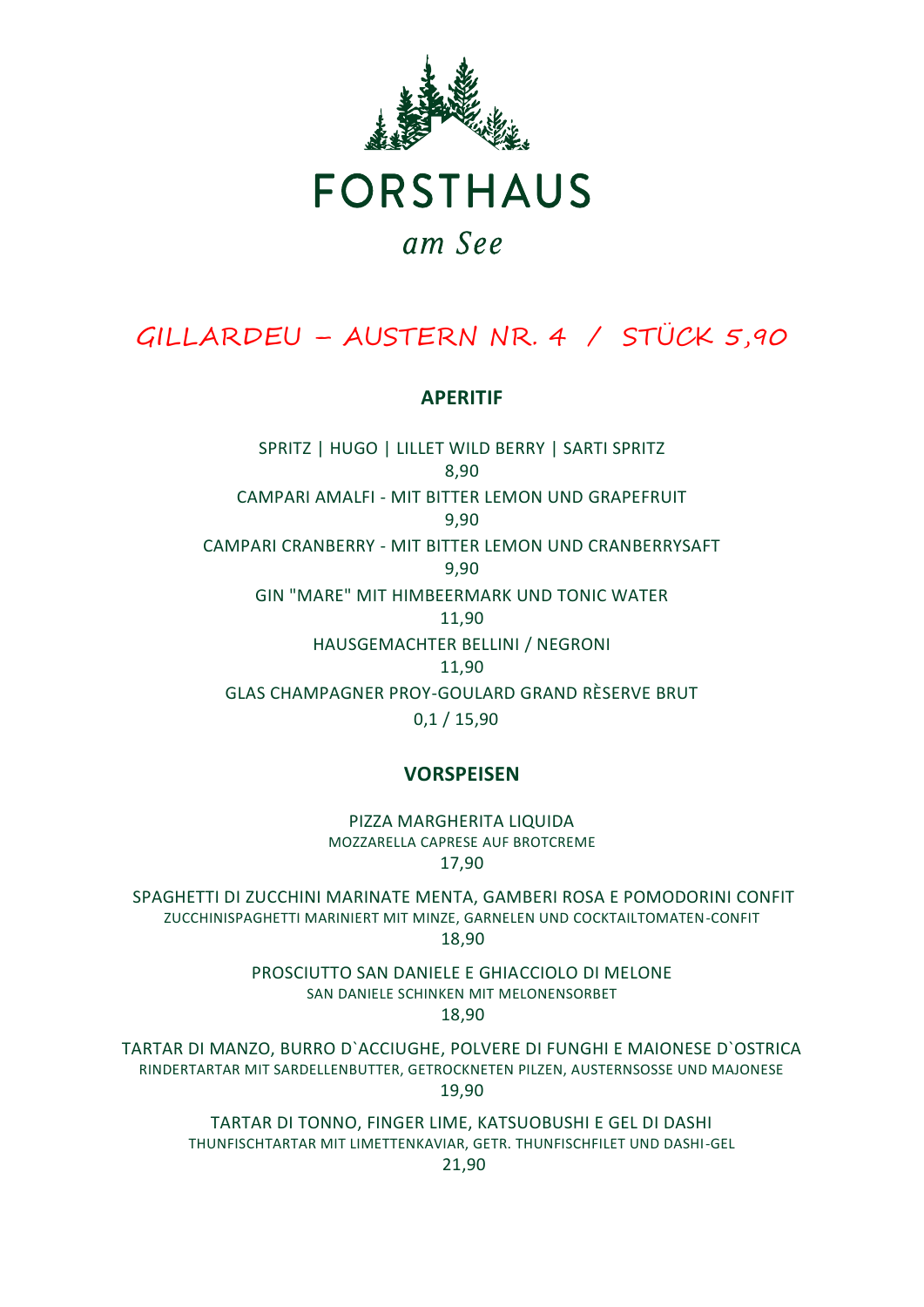

## am See

#### **PASTA**

PENNE ARRABIATA 11,90

GNOCCHI ALL`AMATRICIANA E STIVA MIT GUANCIALE UND COCKTAILTOMATEN - PIKANT 17,90

PAPPARDELLE FUNGHI E SALSICCIA FINOCCHIO BREITE BANDNUDELN MIT PILZEN UND FENCHEL - SALSICCIA 18,90

FETTUCCINE ASPARAGI VERDE, TARTUFO E POMODORINI MIT GRÜNEM BABYSPARGEL, TRÜFFEL UND COCKTAILTOMATEN 19,90

LASAGNE ALLA PESCATORA IN BIANCO MEERESFRÜCHTE - LASAGNE 19,90

#### **FISCH**

RENKE VOM STARNBERGER SEE MIT BLATTSPINAT UND SALZKARTOFFELN 23,90

> CAPESANTE, TERRA DI AMARETTI E GEL DI SAUTERNE GEGRILLTE JAKOBSMUSCHELN AUF AMARETTINI UND SÜßWEIN-GEL 32,90

TONNO AI 3 CURRY CON PATATE E VERDURE STEAK VOM YELLOW-FIN THUNFISCH MIT DREIERLEI CURRY 34,90

BRANZINO / ORATA DI MARE PER DUE WILDFANG-BRANZINO ODER GOLDBRASSE FÜR 2 PERSONEN VOM GRILL 79,00

AUCH "AL SALE" MÖGLICH (PLUS 10,00 €)